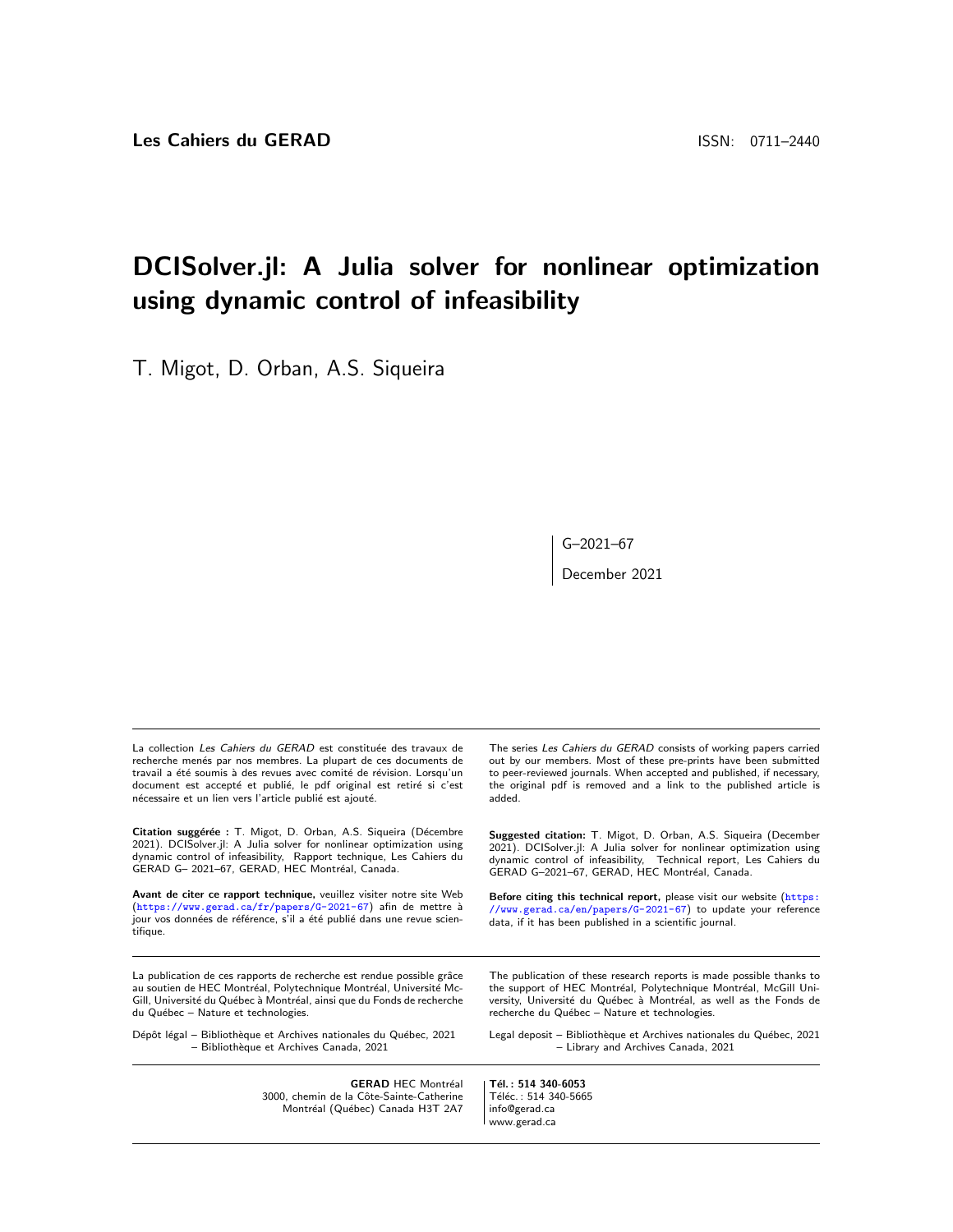# DCISolver.jl: A Julia solver for nonlinear optimization using dynamic control of infeasibility

T[a](#page-1-0)ngi Migot<sup>a</sup> Dominique Orb[a](#page-1-0)n<sup>a</sup> A[b](#page-1-1)el S. Siqueira b

<span id="page-1-0"></span><sup>a</sup> GERAD & Department of Mathematics and Industrial Engineering, Polytechnique Montréal, Montréal (Qc), Canada, H3T 2A7

<span id="page-1-1"></span>b Netherlands eScience Center, Amsterdam, Netherlands

tangi.migot@polymtl.ca dominique.orban@gerad.ca abel.s.siqueira@gmail.com

#### December 2021 Les Cahiers du GERAD G–2021–67

Copyright © 2021 GERAD, Migot, Orban, Siqueira

Les textes publiés dans la série des rapports de recherche Les Cahiers du GERAD n'engagent que la responsabilité de leurs auteurs. Les auteurs conservent leur droit d'auteur et leurs droits moraux sur leurs publications et les utilisateurs s'engagent à reconnaître et respecter les exigences légales associées à ces droits. Ainsi, les utilisateurs:

- Peuvent télécharger et imprimer une copie de toute publication du portail public aux fins d'étude ou de recherche privée;
- Ne peuvent pas distribuer le matériel ou l'utiliser pour une activité à but lucratif ou pour un gain commercial;
- Peuvent distribuer gratuitement l'URL identifiant la publication.

Si vous pensez que ce document enfreint le droit d'auteur, contacteznous en fournissant des détails. Nous supprimerons immédiatement l'accès au travail et enquêterons sur votre demande.

The authors are exclusively responsible for the content of their research papers published in the series Les Cahiers du GERAD. Copyright and moral rights for the publications are retained by the authors and the users must commit themselves to recognize and abide the legal requirements associated with these rights. Thus, users:

- May download and print one copy of any publication from the public portal for the purpose of private study or research;
- May not further distribute the material or use it for any profitmaking activity or commercial gain;
- May freely distribute the URL identifying the publication.

If you believe that this document breaches copyright please contact us providing details, and we will remove access to the work immediately and investigate your claim.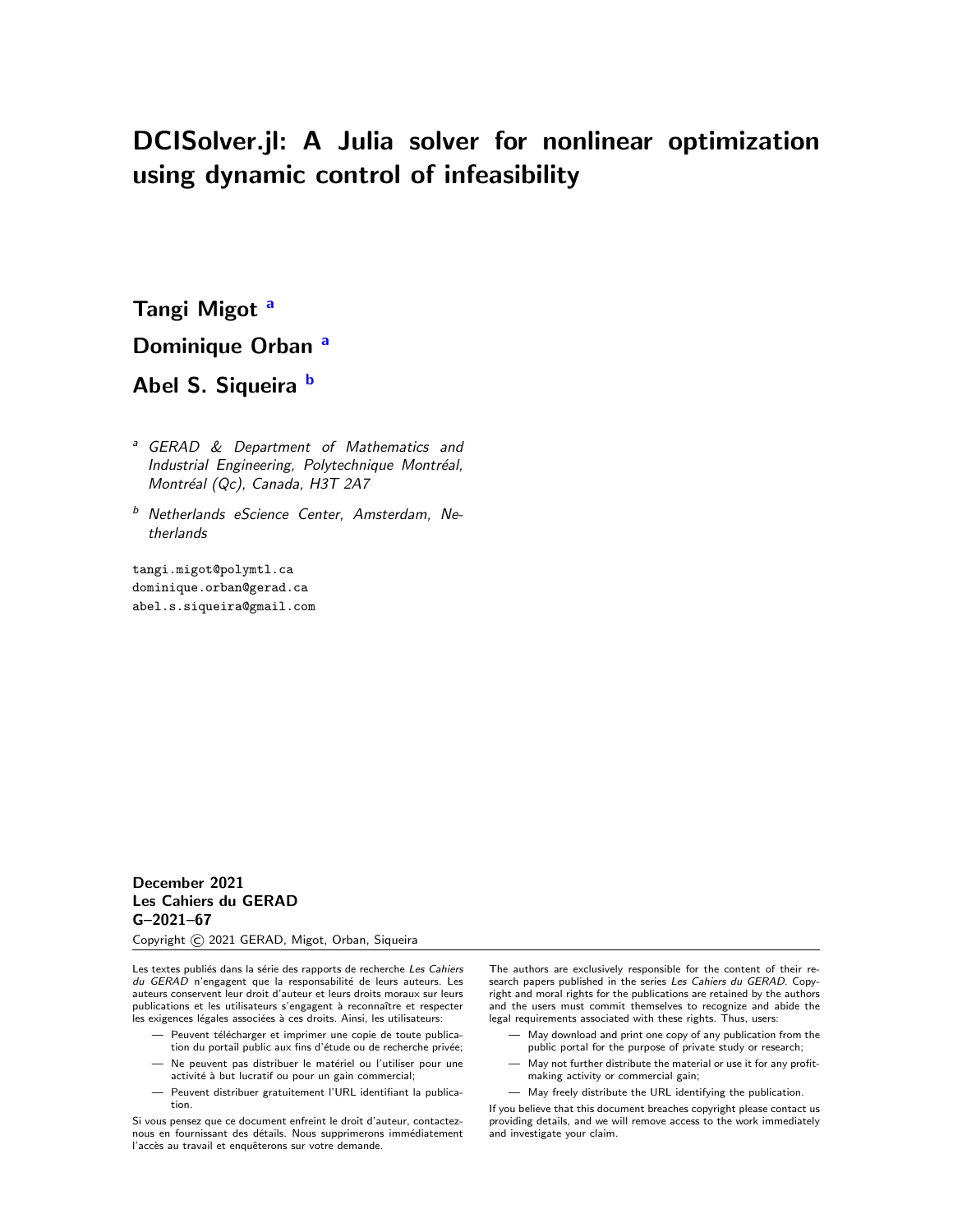Abstract : This paper presents DCISolver. jl a new Julia package implementating the Dynamic Control of Infeasibility method (DCI), introduced by Bielschowsky & Gomes (2008), for solving equality-constrained nonlinear optimization problems.

Keywords : Julia, numerical optimization, nonlinear optimization, nonlinear programming

Résumé : Cet article présente le package Julia DCISolver. j1 qui implémente la méthode Dynamic Control of Infeasibility, introduite par Bielschowsky & Gomes (2008), pour les problèmes d'optimisation non-linéaire avec contraintes d'égalités.

Mots clés : Julia, optimisation numérique, optimization non-linéaire, programmation non-linéaire

Acknowledgements: Tangi Migot is supported by IVADO and the Canada First Research Excellence Fund / Apogée, and Dominique Orban is partially supported by an NSERC Discovery Grant.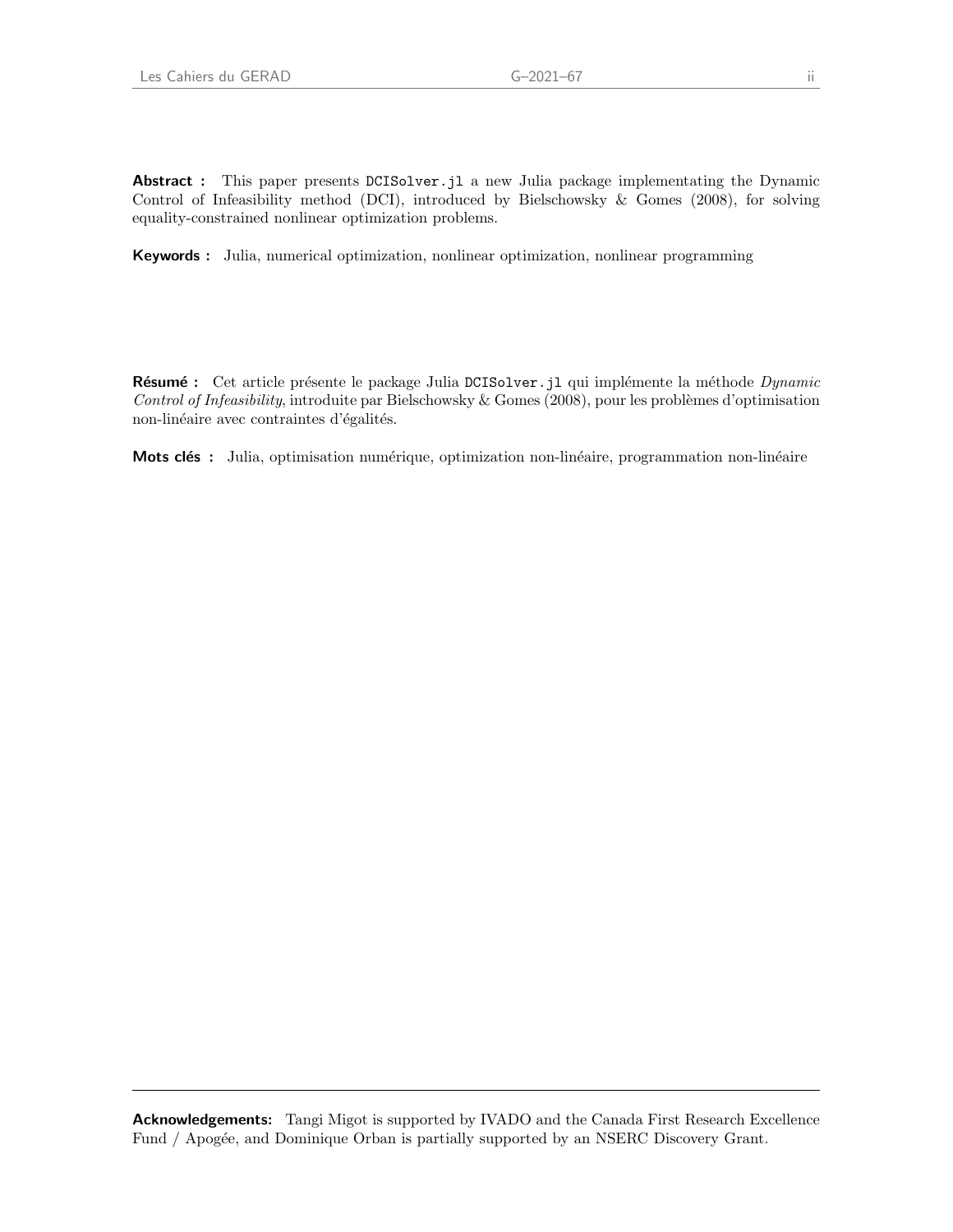#### 1 Summary

DCISolver.jl is a new Julia implementation of the Dynamic Control of Infeasibility method (DCI), introduced by Bielschowsky & Gomes [\[2\]](#page-4-0), for solving the equality-constrained nonlinear optimization problem

<span id="page-3-0"></span>
$$
\underset{x \in \mathbb{R}^n}{\text{minimize}} \quad f(x) \quad \text{subject to} \quad h(x) = 0,\tag{1}
$$

where  $f : \mathbb{R}^n \to \mathbb{R}$  and  $h : \mathbb{R}^n \to \mathbb{R}^m$  are twice continuously differentiable. DCI is an iterative method that aims to compute a local minimum of [\(1\)](#page-3-0) using first and second-order derivatives. Our initial motivation for developing DCISolver. il is to solve PDE-constrained optimization problems, many of which have equality constraints only.

Each DCI iteration is a two-step process. A tangential step first approximately minimizes a quadratic model subject to linearized constraints within a trust region. A normal step then recenters feasibility by way of a trust cylinder, which is the set of points such that  $||h(x)|| \leq \rho$ , where  $\rho > 0$ . The idea of trust cylinders is to control infeasibility, contrary to penalty methods, which encourage feasibility by penalizing infeasibility. Each time the trust cylinder is violated during the tangential step, the normal step brings infeasibility back within prescribed limits. The radius  $\rho$  of the trust cylinder decreases with the iterations, so a feasible and optimal point results in the limit. For details and theoretical convergence, we refer the reader to the original paper [\[2\]](#page-4-0).

DCISolver.jl is built upon the JuliaSmoothOptimizers (JSO) tools [\[11\]](#page-5-0). JSO is an academic organization containing a collection of Julia packages for nonlinear optimization software development, testing, and benchmarking. It provides tools for building models, accessing problems repositories, and solving subproblems. DCISolver.jl takes as input an AbstractNLPModel, JSO's general model API defined in NLPModels. jl [\[17\]](#page-5-1), a flexible data type to evaluate objective and constraints, their derivatives, and to provide any information that a solver might request from a model. The user can hand-code derivatives, use automatic differentiation, or use JSO-interfaces to classical mathematical optimization modeling languages such as AMPL [\[8\]](#page-5-2), CUTEst [\[9\]](#page-5-3), or JuMP [\[7\]](#page-5-4).

Internally, DCISolver.jl combines cutting-edge numerical linear algebra solvers. The normal step relies heavily on iterative methods for linear algebra from Krylov.jl [\[14\]](#page-5-5), which provides more than 25 implementations of standard and novel Krylov methods, and they all can be used with Nvidia GPU via CUDA.jl [\[1\]](#page-4-1). The tangential step is computed using the sparse factorization of a symmetric and quasi-definite matrix via LDLFactorizations.jl [\[15\]](#page-5-6), or the well-known Fortran code MA57 [\[6\]](#page-5-7) from the HSL  $(2007)$ , via HSL. j1  $[16]$ .

One of the significant advantages of our implementation is that the normal step is factorizationfree, i.e., it uses second-order information via Hessian-vector products but does not need access to the Hessian as an explicit matrix. This makes DCISolver.jl a valuable asset for large-scale problems, for instance to solve PDE-constrained optimization problems [\[12\]](#page-5-9). In the current implementation, the tangential step requires the explicit hessian, but removing that restriction is the subject of ongoing research, as is the treatment of inequality constraints.

#### 2 Statement of need

Julia's JIT compiler is attractive for the design of efficient scientific computing software, and, in particular, mathematical optimization [\[10\]](#page-5-10), and has become a natural choice for developing new solvers.

There already exist ways to solve  $(1)$  in Julia. If  $(1)$  is amenable to being modeled in JuMP  $[7]$ , the model may be passed to state-of-the-art solvers, implemented in low-level compiled languages, via wrappers thanks to Julia's native interoperability with such languages. However, interfaces to lowlevel languages have limitations that pure Julia implementations do not have, including the ability to apply solvers with various arithmetic types. Optim.jl [\[13\]](#page-5-11) implements a factorization-based pure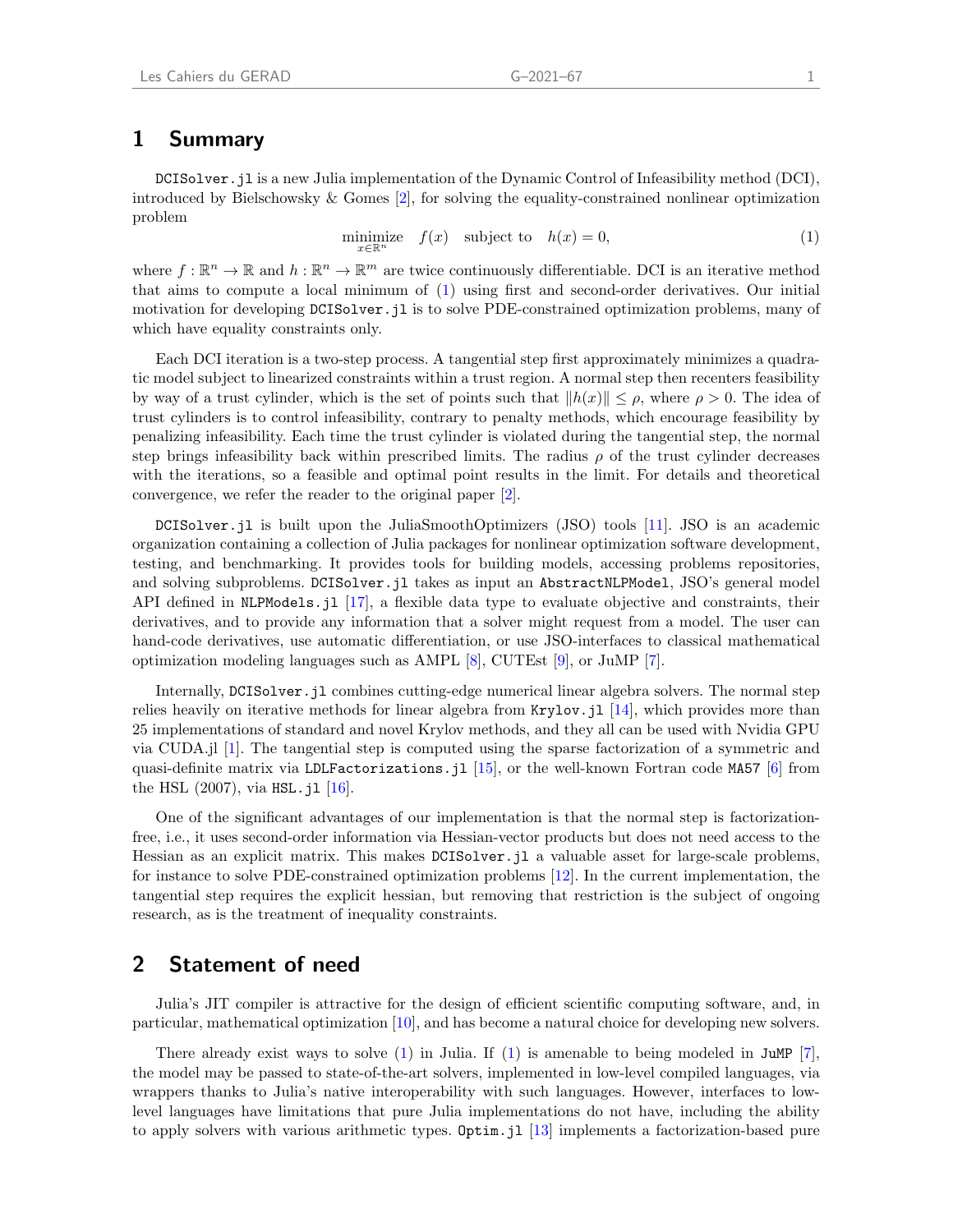Julia primal-dual interior-point method for problems with both equality and inequality constraints modeled after Artlelys Knitro [\[3\]](#page-4-2) and Ipopt [\[21\]](#page-5-12). Percival.jl [\[5\]](#page-4-3) is a factorization-free pure Julia implementation of an augmented Lagrangian method for problems with both equality and inequality constraints based on bound-constrained subproblems.

To the best of our knowledge, there is no available maintained open-source implementation of DCI in existence. The original authors did not make their implementation public, and the other known implementation is dcicpp [\[20\]](#page-5-13), extending the original method to inequalities in the Ph.D. thesis by Siqueira [\[19\]](#page-5-14), and it has had no updates in the last 5 years. Hence, we offer an interesting alternative to augmented Lagrangian and interior-point methods in the form of an evolving, research level yet stable solver.

DCISolver.jl can solve large-scale problems and can be benchmarked easily against other JSOcompliant solvers using SolverBenchmark.jl [\[18\]](#page-5-15). We include below performance profiles [\[4\]](#page-4-4) of DCISolver.jl against Ipopt on 82 problems from CUTEst [\[9\]](#page-5-3) with up to 10 000 variables and 10 000 constraints. Ipopt solved 72 problems (88%) successfully, which is one more than DCI. Without explaining performance profiles in full detail, the plot on the left shows that Ipopt is the fastest on 20 of the problems (28%), while DCI is the fastest on 51 of the problems (72%) among the 71 problems solved by both solvers. The plot on the right shows that Ipopt used fewer evaluations of objective and constraint functions on 50 of the problems (70%), DCI used fewer evaluations on 17 of the problems (24%), and there was a tie in the number of evaluations on 4 problems (6%). Overall, this performance profile is very encouraging for such a young implementation. The package's documentation includes more extensive benchmarks on classical test sets showing that DCISolver.jl is also competitive with Artelys Knitro.



### **Références**

- <span id="page-4-1"></span>[1] Tim Besard, Christophe Foket, and Bjorn De Sutter. Effective extensible programming : Unleashing Julia on GPUs. IEEE Transactions on Parallel and Distributed Systems, 2018.
- <span id="page-4-0"></span>[2] Roberto H. Bielschowsky and Francisco A.M. Gomes. Dynamic control of infeasibility in equality constrained optimization. SIAM Journal on Optimization, 19(3) :1299–1325, 2008.
- <span id="page-4-2"></span>[3] Richard H Byrd, Jorge Nocedal, and Richard A Waltz. Knitro : An integrated package for nonlinear optimization. In Large-scale nonlinear optimization, pages 35–59. Springer, 2006.
- <span id="page-4-4"></span>[4] Elizabeth D Dolan and Jorge J Moré. Benchmarking optimization software with performance profiles. Mathematical programming, 91(2) :201–213, 2002.
- <span id="page-4-3"></span>[5] Egmara Antunes dos Santos and Abel Soares Siqueira. Percival.jl : an augmented lagrangian method, July 2020.